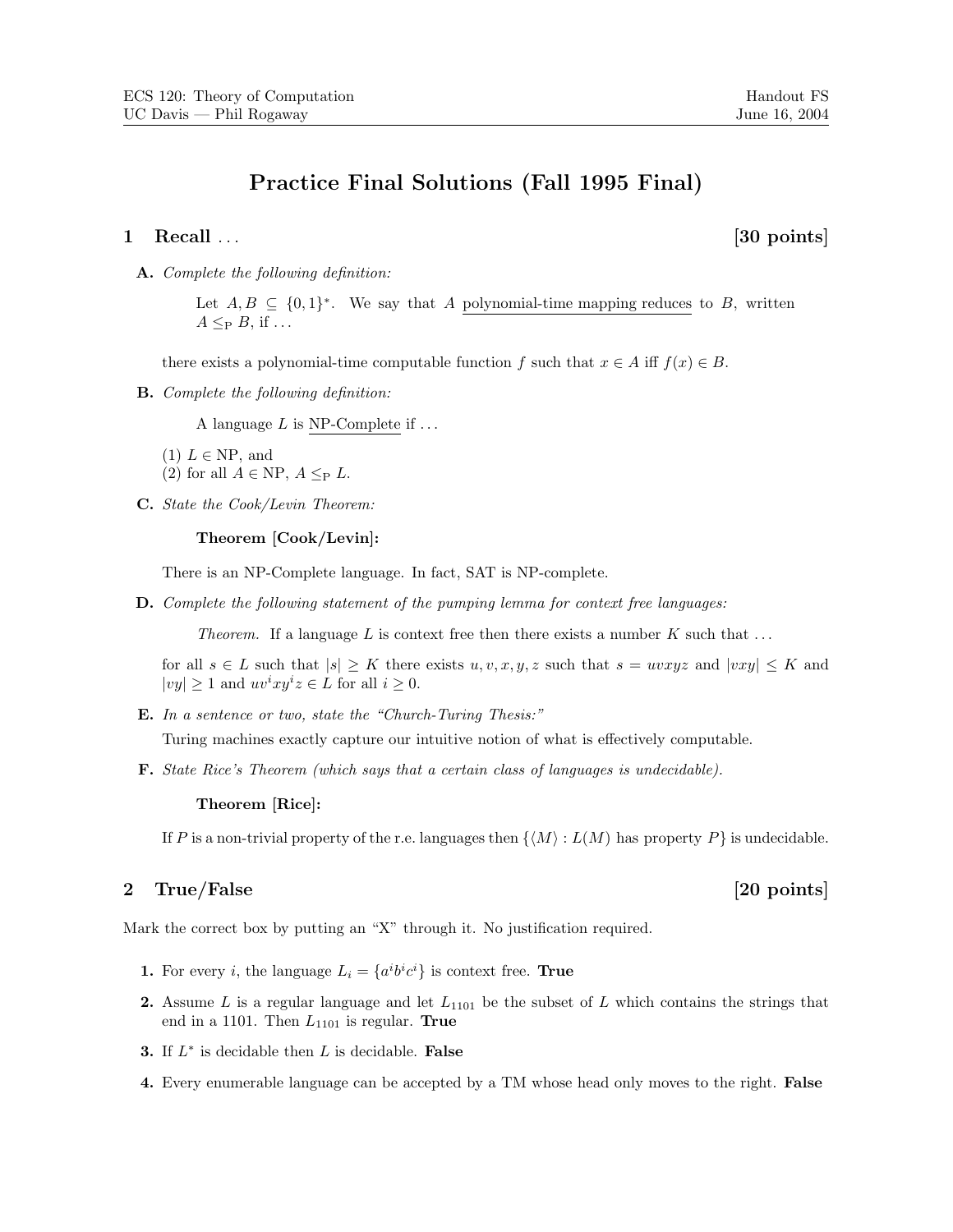- **5.** For any language  $L$ , the language  $L^*$  is infinite. **False**
- 6. Let  $\langle M \rangle$  be the encoding of a Turing machine M. Let  $P(\langle M \rangle) = 0$  if M on  $\varepsilon$  halts in an even number of steps, 1 otherwise. Then  $P$  satisfies the condition of Rice's theorem: it is a nontrivial property of enumerable languages. False
- 7. The language  $L = \{ \langle M \rangle : L(M) \in \text{NP} \} \in \text{NP}$ . False
- 8. Suppose  $3SAT \leq_P L$  and  $L \in P$ . Then  $P = NP$ . True
- **9.**  $A_{\text{TM}}$  is NP-complete. **False**
- 10. If  $L_1 \leq_{\text{P}} L_2$  and  $L_2 \leq_{\text{P}} L_1$ , then  $L_1 = L_2$ . False

### 3 Language Classification. [20 points]

Classify as:  $\sqrt{ }$  $\int$  $\overline{\mathcal{L}}$ decidable *decidable* r.e. enumerable but not decidable co-r.e. co-enumerable but not decidable neither neither enumerable nor co-enumerable

No explanation is required.

- 1.  $\{M : M$  is a TM which accepts some palindrome}. r.e.
- **2.**  $\{\langle M \rangle : M \text{ is a TM which accepts some string of length } \geq |\langle M \rangle| \}.$  **r.e.**
- **3.** {d : the digit d appears infinitely often in the decimal expansion of  $\pi = 3.14159 \cdots$ }. decidable
- 4.  $\{\langle G \rangle : G$  is a regular grammar and  $L(G)$  contains an even-length string} decidable
- **5.**  $\{\langle G \rangle : G \text{ is a CFG and } L(G) = \Sigma^*\}\text{ co-r.e.}$
- **6.**  $\{\langle G, k \rangle : G$  is a graph containing no clique of size k. **decidable**
- 7. A language L for which  $L_{\Sigma^*} = \{ \langle M \rangle : L(M) = \Sigma^* \} \leq_m L$ . neither
- 8.  $\{(t): t$  is an instance of the tiling problem for which you can tile the plane using 10 or fewer tile types.}. Omit this; we did not cover the tiling problem this term.

# 4 A Tight Bound on DFA Size [20 points]

Let  $L_5 = \{111\}$  be the language over  $\{0, 1\}$  which contains only the string 111.

(A) Show that  $L_5$  can be recognized by an 5-state DFA.

Just draw the five-state DFA that accepts  $L_5$ .

**(B)** Prove that  $L_5$  can not be recognized by a 4-state DFA.

Assume for contradiction that there exists a four state DFA  $M = (Q, \Sigma, \delta, q_0, F)$  that accepts  $L_5$ . Consider the five states  $q_i = \delta^*(q_0, 1^i)$  for  $0 \leq i \leq 4$ . We claim that all five of these states must be distinct, contradicting the pigeonhole principle. To see this, note that if  $q_i = q_i$  for  $0 \leq i \leq I \leq 4$  then  $\delta^*(q_0, 1^i) = \delta^*(q_0, 1^I)$  so  $\delta^*(q_0, 1^i 1^{3-i}) = \delta^*(q_0, 1^I 1^{3-i})$  so  $\delta^*(q_0, 1^3) = \delta^*(q_0, 1^{I+3-i})$  which is absurd, because the first state must be final and the second state must not be.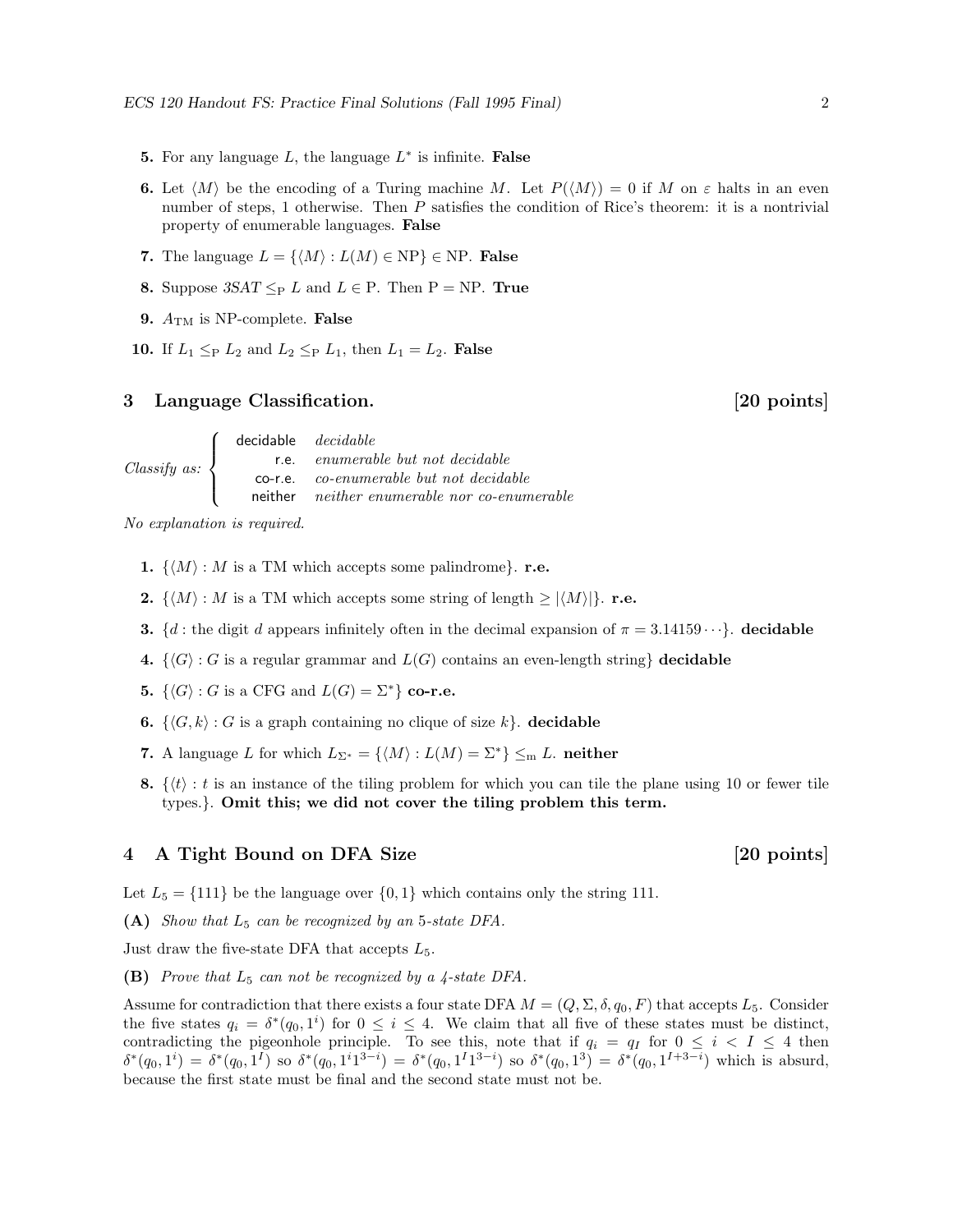### 5 A Decision Procedure [20 points]

If  $\alpha$  is a regular expression, we write  $\alpha^2$  for the regular expression  $\alpha\alpha$ . Show that the following language is decidable (ie., exhibit a decision procedure for this language):

 $L = \{ \langle a, b, c \rangle : a, b \text{ and } c \text{ are regular expressions and } a^2 \cup b^2 = c^2. \}$ 

Using the procedure given in class, convert the regular expression  $aa \cup bb$  into an NFA, and then a DFA,  $M_1$ . Using the procedure given in class, convert the regular expression cc into an NFA, and then a DFA,  $M_2$ . Using the product construction, construct a DFA M the language of which is  $L(M_1) \oplus L(M_2)$ . Using the procedure given in class, look to see if  $L(M)$  is empty. If it is, answer yes; otherwise, answer no.

### 6 Mapping Reductions [20 points]

Recall that, if  $w = a_1 \cdots a_n \in \Sigma^n$  is a string,  $w^R = a_n \cdots a_1$  is the "reversal" of w. If  $L \subseteq \Sigma^*$  is a language,  $L^R = \{w^R : w \in L\}$ . Let

$$
A_{\text{TM}} = \{ \langle M, w \rangle : M \text{ accepts } w \}
$$
  

$$
A_R = \{ \langle M \rangle : L(M) = (L(M))^R \}
$$

**A.** Show that  $A_{\text{TM}} \leq_{\text{m}} A_R$ .

We must map  $\langle M, w \rangle$  into  $\langle M' \rangle$  such that M accepts w iff  $L(M') = (L(M'))^R$ . The map must be Turing-computable. So let  $M'$  on input x behave as follows:

If  $x = 01$  then accept. Run M on w If  $M$  accepts  $w$ , then accept If  $M$  rejects  $w$ , then reject

Now if M accepts w then  $L(M') = \Sigma^*$  so  $L(M') = (L(M'))^R$ ; while if M does not accept w then  $L(M') = \{01\}$  so  $L(M') \neq (L(M'))^R$ .

**B.** Show that  $\overline{A_{\text{TM}}} \leq_{\text{m}} A_R$ .

We must map  $\langle M, w \rangle$  into  $\langle M' \rangle$  such that (a) if M does not accept w then  $L(M') = (L(M'))^R$ , and (b) if M does accept w then  $L(M') \neq (L(M'))^R$ . The map must be Turing-computable. So let M' on input x behave as follows:

Run  $M$  on  $w$ If M accepts w and  $x = 01$  then accept Reject

Now if M does not accepts w then  $L(M') = \emptyset$  so  $L(M') = (L(M'))^R$ ; while if M does accept w then  $L(M') = \{01\}$  so  $L(M') \neq (L(M'))^R$ .